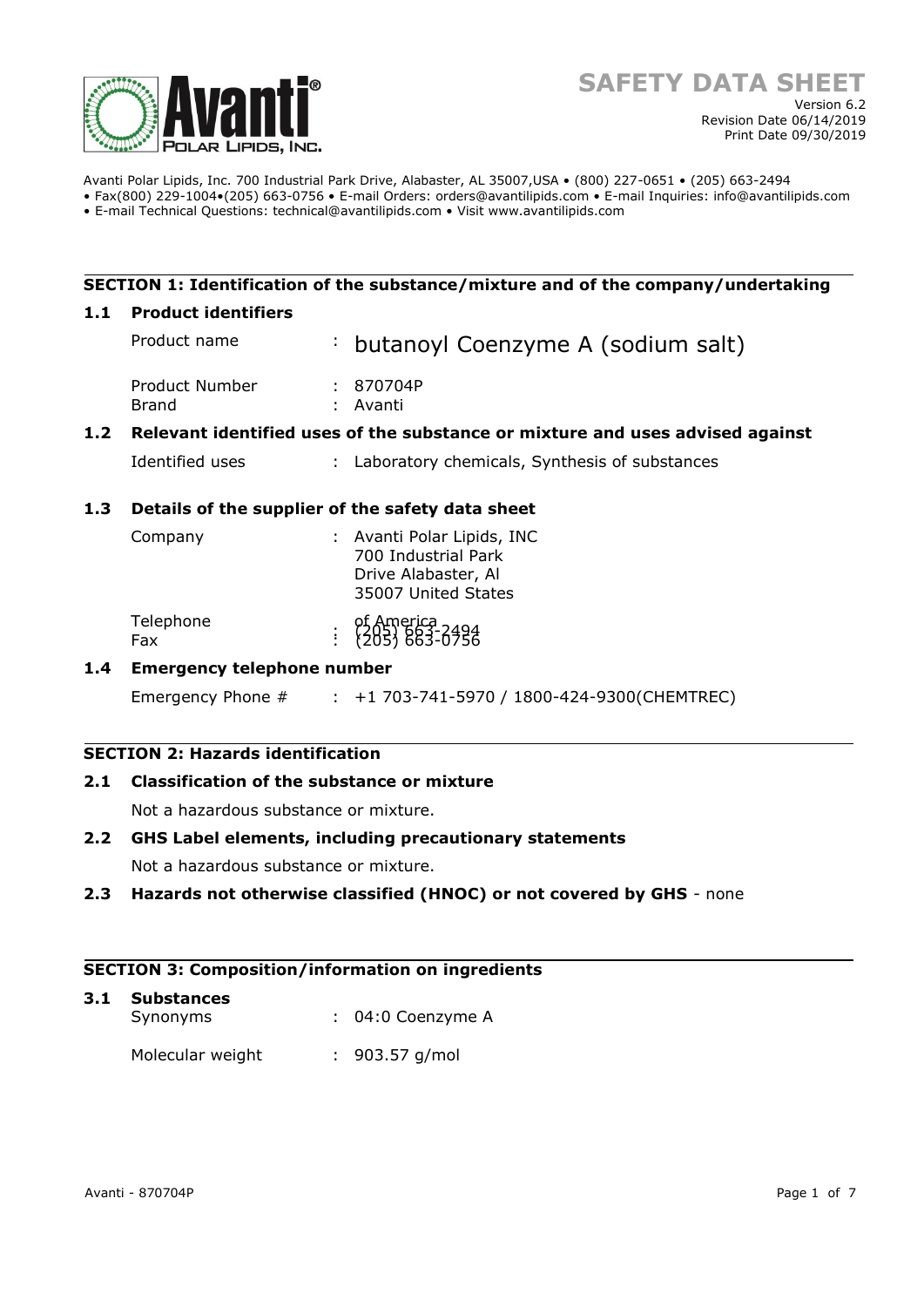# **SECTION 4: First aid measures**

### **4.1 Description of first aid measures**

### **If inhaled**

If breathed in, move person into fresh air. If not breathing, give artificial respiration.

### **In case of skin contact**

Wash off with soap and plenty of water.

### **In case of eye contact**

Flush eyes with water as a precaution.

### **If swallowed**

Never give anything by mouth to an unconscious person. Rinse mouth with water.

- **4.2 Most important symptoms and effects, both acute and delayed** The most important known symptoms and effects are described in the labelling (see section 2.2) and/or in section 11
- **4.3 Indication of any immediate medical attention and special treatment needed** No data available

### **SECTION 5: Firefighting measures**

### **5.1 Extinguishing media**

**Suitable extinguishing media** Use water spray, alcohol-resistant foam, dry chemical or carbon dioxide.

- **5.2 Special hazards arising from the substance or mixture** No data available
- **5.3 Advice for firefighters** Wear self-contained breathing apparatus for firefighting if necessary.
- **5.4 Further information** No data available

### **SECTION 6: Accidental release measures**

- **6.1 Personal precautions, protective equipment and emergency procedures** Avoid dust formation. Avoid breathing vapours, mist or gas. For personal protection see section 8.
- **6.2 Environmental precautions** No special environmental precautions required.
- **6.3 Methods and materials for containment and cleaning up** Sweep up and shovel. Keep in suitable, closed containers for disposal.
- **6.4 Reference to other sections** For disposal see section 13.

# **SECTION 7: Handling and storage**

# **7.1 Precautions for safe handling**

Further processing of solid materials may result in the formation of combustible dusts. The potential for combustible dust formation should be taken into consideration before additional processing occurs.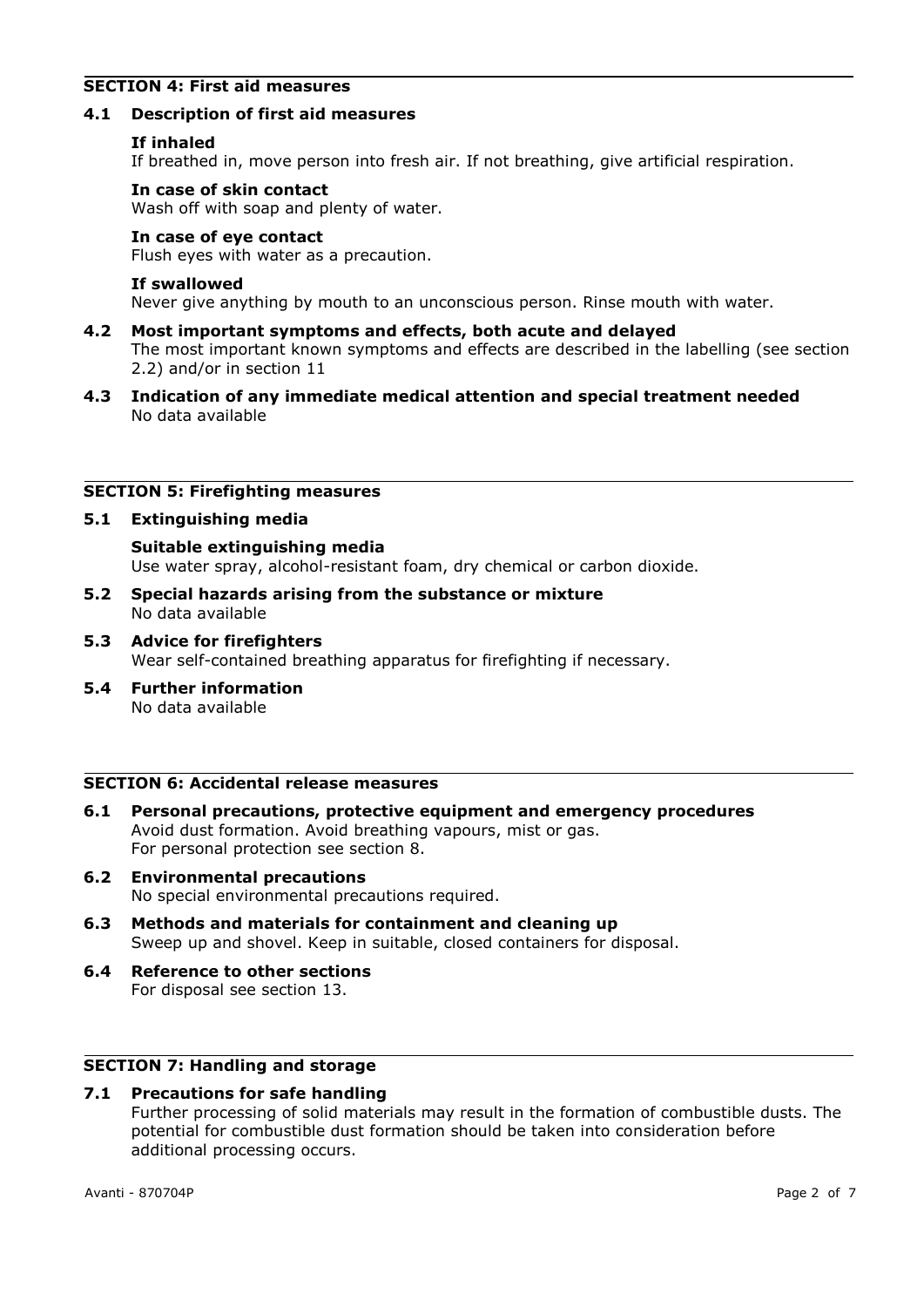Provide appropriate exhaust ventilation at places where dust is formed. For precautions see section 2.2.

#### **7.2 Conditions for safe storage, including any incompatibilities** Keep container tightly closed in a dry and well-ventilated place.

Recommended storage temperature -20 °C Storage class (TRGS 510): 13: Non Combustible Solids

### **7.3 Specific end use(s)**

Apart from the uses mentioned in section 1.2 no other specific uses are stipulated

# **SECTION 8: Exposure controls/personal protection**

### **8.1 Control parameters**

# **Components with workplace control parameters**

Contains no substances with occupational exposure limit values.

### **8.2 Exposure controls**

# **Appropriate engineering controls**

General industrial hygiene practice.

# **Personal protective equipment**

### **Eye/face protection**

Use equipment for eye protection tested and approved under appropriate government standards such as NIOSH (US) or EN 166(EU).

### **Skin protection**

Handle with gloves. Gloves must be inspected prior to use. Use proper glove removal technique (without touching glove's outer surface) to avoid skin contact with this product. Dispose of contaminated gloves after use in accordance with applicable laws and good laboratory practices. Wash and dry hands.

### **Body Protection**

Choose body protection in relation to its type, to the concentration and amount of dangerous substances, and to the specific work-place., The type of protective equipment must be selected according to the concentration and amount of the dangerous substance at the specific workplace.

### **Respiratory protection**

Respiratory protection is not required. Where protection from nuisance levels of dusts are desired, use type N95 (US) or type P1 (EN 143) dust masks. Use respirators and components tested and approved under appropriate government standards such as NIOSH (US) or CEN (EU).

### **Control of environmental exposure**

No special environmental precautions required.

### **SECTION 9: Physical and chemical properties**

# **9.1 Information on basic physical and chemical properties**

- a) Appearance Form: powder
- b) Odour No data available
- c) Odour Threshold No data available
- d) pH No data available
- e) Melting point/freezing point No data available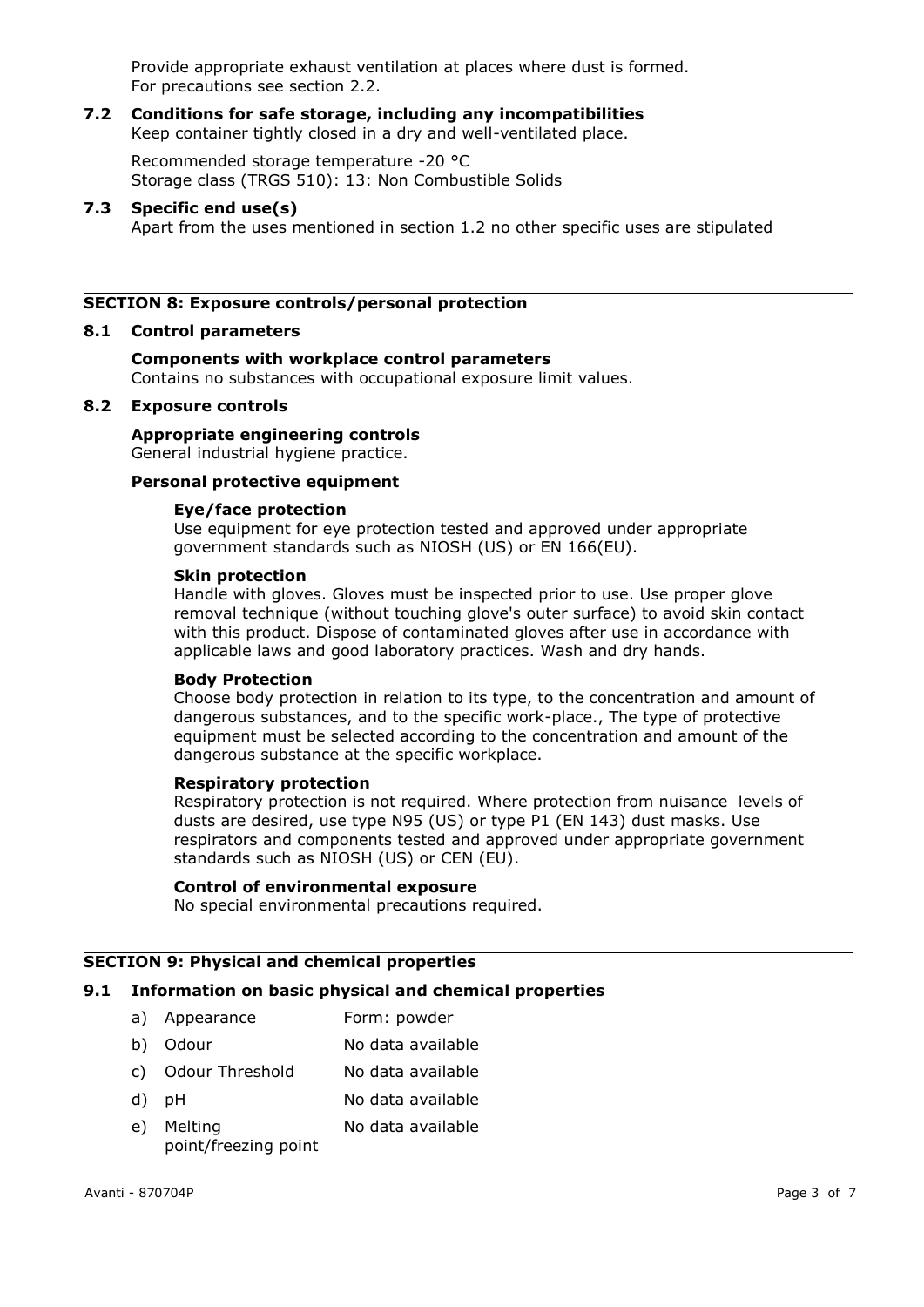| f)                      | Initial boiling point<br>and boiling range         | No data available |  |  |  |
|-------------------------|----------------------------------------------------|-------------------|--|--|--|
| g)                      | Flash point                                        | No data available |  |  |  |
| h)                      | Evaporation rate                                   | No data available |  |  |  |
| i)                      | Flammability (solid,<br>gas)                       | No data available |  |  |  |
| j)                      | Upper/lower<br>flammability or<br>explosive limits | No data available |  |  |  |
| k)                      | Vapour pressure                                    | No data available |  |  |  |
| I)                      | Vapour density                                     | No data available |  |  |  |
| m)                      | Relative density                                   | No data available |  |  |  |
| n)                      | Water solubility                                   | No data available |  |  |  |
| o)                      | Partition coefficient:<br>n-octanol/water          | No data available |  |  |  |
| p)                      | Auto-ignition<br>temperature                       | No data available |  |  |  |
| q)                      | Decomposition<br>temperature                       | No data available |  |  |  |
| r)                      | Viscosity                                          | No data available |  |  |  |
| s)                      | <b>Explosive properties</b>                        | No data available |  |  |  |
| t)                      | Oxidizing properties                               | No data available |  |  |  |
| . Bankara San Bankara a |                                                    |                   |  |  |  |

### **9.2 Other safety information** No data available

# **SECTION 10: Stability and reactivity**

### **10.1 Reactivity**

No data available

- **10.2 Chemical stability** Stable under recommended storage conditions.
- **10.3 Possibility of hazardous reactions** No data available
- **10.4 Conditions to avoid** No data available
- **10.5 Incompatible materials** No data available
- **10.6 Hazardous decomposition products** In the event of fire: see section 5

# **SECTION 11: Toxicological information**

# **11.1 Information on toxicological effects**

# **Acute toxicity**

No data available Inhalation: No data available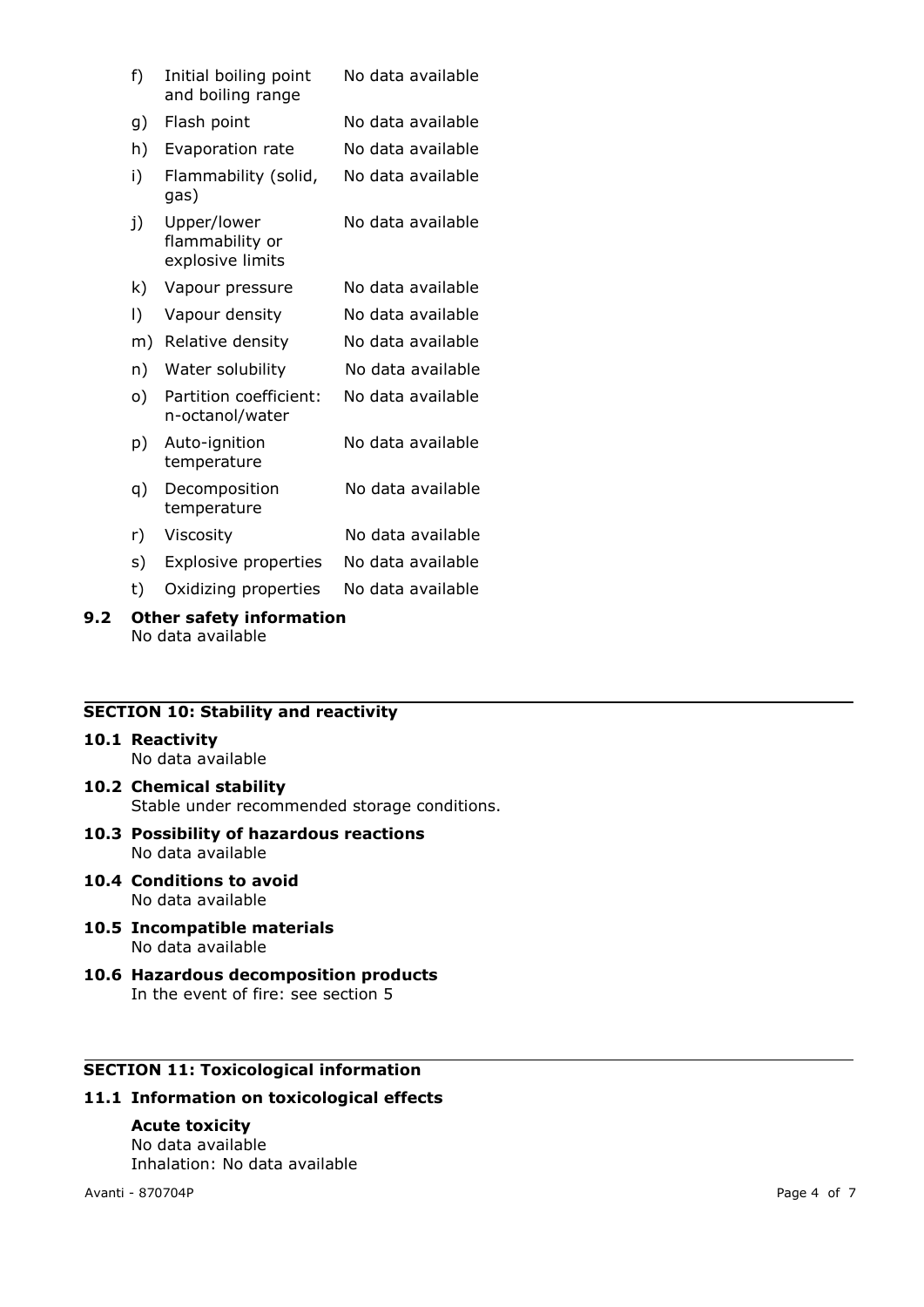Dermal: No data available No data available

### **Skin corrosion/irritation**

No data available

# **Serious eye damage/eye irritation**

No data available

# **Respiratory or skin sensitisation**

No data available

### **Germ cell mutagenicity**

No data available

### **Carcinogenicity**

- IARC: No component of this product present at levels greater than or equal to 0.1% is identified as probable, possible or confirmed human carcinogen by IARC.
- NTP: No component of this product present at levels greater than or equal to 0.1% is identified as a known or anticipated carcinogen by NTP.
- OSHA: No component of this product present at levels greater than or equal to 0.1% is on OSHA's list of regulated carcinogens.

### **Reproductive toxicity**

No data available No data available

#### **Specific target organ toxicity - single exposure** No data available

**Specific target organ toxicity - repeated exposure** No data available

### **Aspiration hazard** No data available

# **Additional Information**

RTECS: Not available

To the best of our knowledge, the chemical, physical, and toxicological properties have not been thoroughly investigated.

### **SECTION 12: Ecological information**

# **12.1 Toxicity**

- No data available
- **12.2 Persistence and degradability** No data available
- **12.3 Bioaccumulative potential** No data available
- **12.4 Mobility in soil** No data available

# **12.5 Results of PBT and vPvB assessment**

PBT/vPvB assessment not available as chemical safety assessment not required/not conducted

**12.6 Other adverse effects** No data available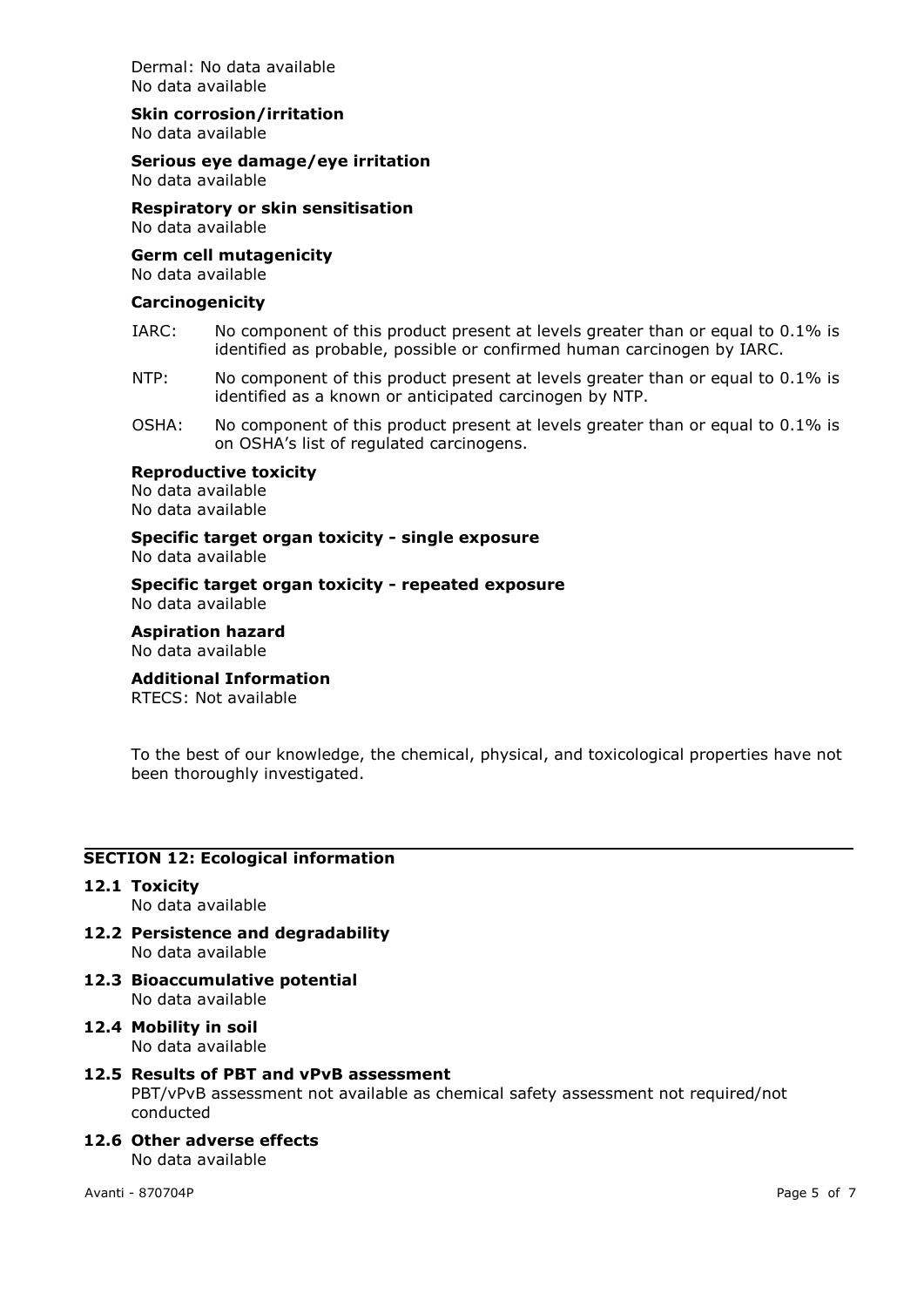# **SECTION 13: Disposal considerations**

### **13.1 Waste treatment methods**

### **Product**

Offer surplus and non-recyclable solutions to a licensed disposal company.

### **Contaminated packaging**

Dispose of as unused product.

# **SECTION 14: Transport information**

### **DOT (US)**

Not dangerous goods

### **IMDG**

Not dangerous goods

### **IATA**

Not dangerous goods

# **SECTION 15: Regulatory information**

### **SARA 302 Components**

No chemicals in this material are subject to the reporting requirements of SARA Title III, Section 302.

### **SARA 313 Components**

This material does not contain any chemical components with known CAS numbers that exceed the threshold (De Minimis) reporting levels established by SARA Title III, Section 313.

### **SARA 311/312 Hazards**

No SARA Hazards

# **Massachusetts Right To Know Components**

No components are subject to the Massachusetts Right to Know Act.

# **Pennsylvania Right To Know Components**

### **New Jersey Right To Know Components**

### **California Prop. 65 Components**

This product does not contain any chemicals known to State of California to cause cancer, birth defects, or any other reproductive harm.

# **SECTION 16: Other information**

# **Further information**

Copyright 2018 Sigma-Aldrich Co. LLC. License granted to make unlimited paper copies for internal use only.

The above information is believed to be correct but does not purport to be all inclusive and shall be used only as a guide. The information in this document is based on the present state of our knowledge and is applicable to the product with regard to appropriate safety precautions. It does not represent any guarantee of the properties of